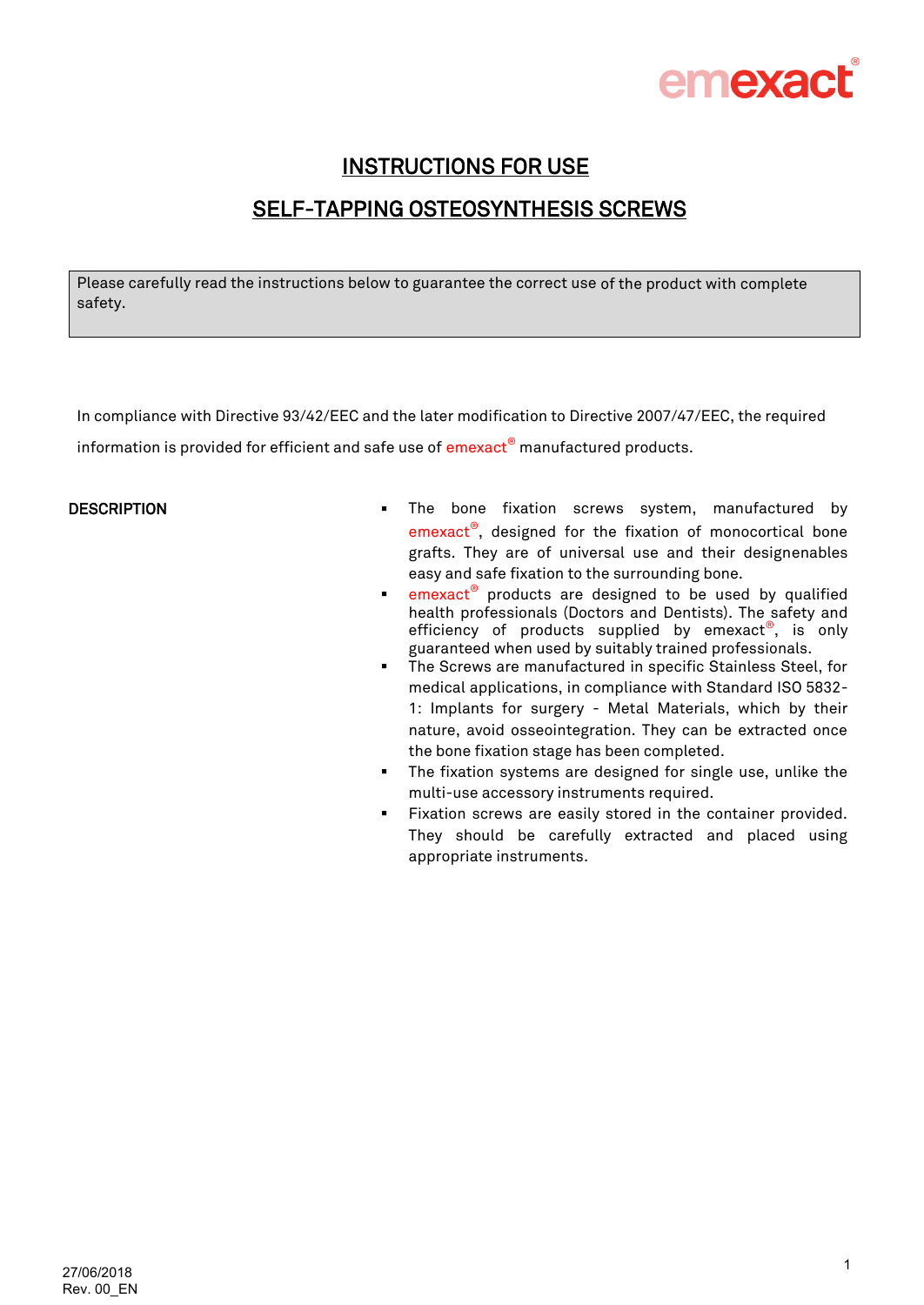

### STORAGE AND HANDLING

- All products manufactured by emexact®, should be stored at temperatures of between 15-25ºC and a humidity of between 50-60%. Products should be protected from direct sunlight and any artificial ultraviolet light. They should be protected against acids and bases. The product comes perfectly packaged and heat-sealed. Any default in this packaging could lead to a loss of decontamination and disinfection properties, hence it is recommended not to be used.
- Under no circumstances should material be extracted from the original packaging and handled without being used.
- **emexact<sup>®</sup>** products, are not sterile. It is therefore recommended to sterilize products before use, following the methods indicated in the corresponding section.

- CONTRAINDICATIONS The use of products is contraindicated in patients with conditions that rule out surgery to place dental implants.
	- **Infections or suspected infections in the site of the graft** or surrounding area.
	- Known allergies and/or hypersensitivity to materials used.
	- **Insufficient or deficient bone substance to enable safe** anchorage of the graft.
	- **Patients with limited cooperation capacity or willingness** during treatment.
	- **Treatment is not advisable in risk groups.**

### RISKS ARISING DURING THE USE OF THE PRODUCT

- **There is a risk of inhalation or ingestion of products,** when they are used intraorally. Therefore, appropriate measures should be taken to avoid this.
- In the majority of cases, possible complications are caused by clinical reasons and not by the product itself. These complications include the following: Loosening of screws owing to insufficient fixation, hypersensitivity to metals or allergic reactions, necrosis of bone, osteoporosis, insufficient revascularization, bone resorption and deficient bone formation, which may be caused by premature loosening of the graft, irritation of soft tissue, and/or nerve damage owing to surgical trauma, premature infection and superficial and deep delay, increased fibrous tissue reaction around the surgical field. There may also be complications during the removal of the screws, owing to insufficient preparation of the graft site.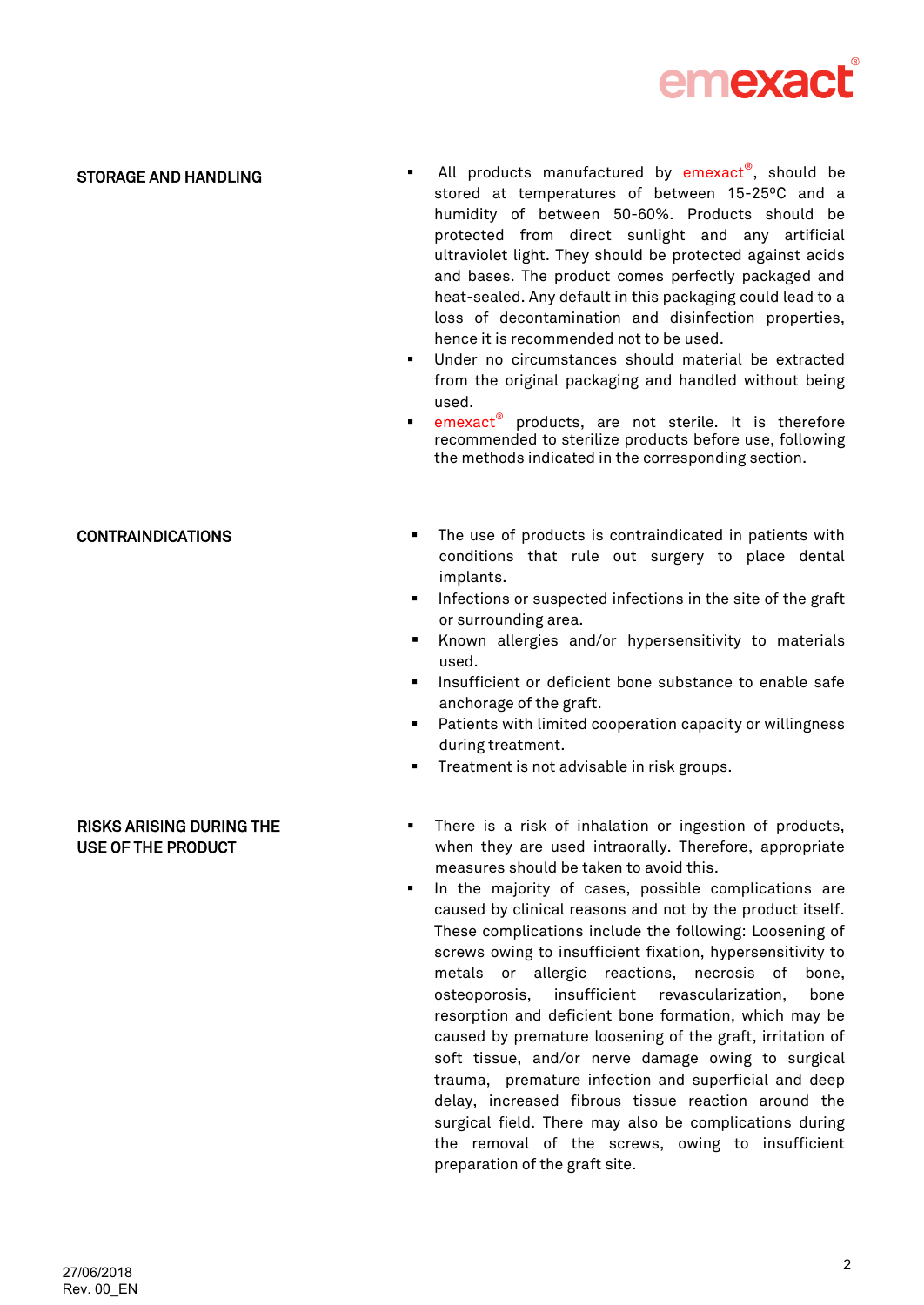

### STERLIZATION METHODS

- $p$  emexact<sup>®</sup> products are non-sterile, hence it is recommended to follow the wet, heat sterilization method (autoclave). The product should first be extracted from the packaging and inserted into a bag suitable for autoclave sterilization, to then continue with the method described below.
- This is the most commonly used method in dental clinics and laboratories. Sterilization occurs through a physical agent, damp heat, which causes denaturation, and coagulation of proteins. These effects are mainly due to two reasons:
- **The water steam has a heat transfer coefficient much** higher than air. Therefore, damp materials conduct heat much quicker that dry materials, owing to the energy released during condensation.
- **The autoclave is the most widely used apparatus for** temperatures over 100°C. A temperature of 121ºC (overpressure atmosphere), with an exposure time over 15 minutes, following the recommendations of the autoclave manufacturer, is used to destroy spore-forming organisms.

| Pressure<br>[atm]                                                               | Temperature<br>[°C]             |                            |                            |                                |  |
|---------------------------------------------------------------------------------|---------------------------------|----------------------------|----------------------------|--------------------------------|--|
|                                                                                 | Complete<br>discharge<br>of air | 2/3<br>discharge<br>of air | 1/2<br>discharge<br>of air | Without<br>discharge<br>of air |  |
| 1/3                                                                             | 109                             | 100                        | 90                         | 72                             |  |
| 2/3                                                                             | 115                             | 109                        | 100                        | 90                             |  |
| 1                                                                               | 121                             | 115                        | 109                        | 100                            |  |
| 4/3                                                                             | 126                             | 121                        | 115                        | 109                            |  |
| 5/3                                                                             | 130                             | 126                        | 121                        | 115                            |  |
| $\overline{2}$                                                                  | 133                             | 130                        | 126                        | 121                            |  |
| Influence of incomplete discharge of air at the<br>temperature of the autoclave |                                 |                            |                            |                                |  |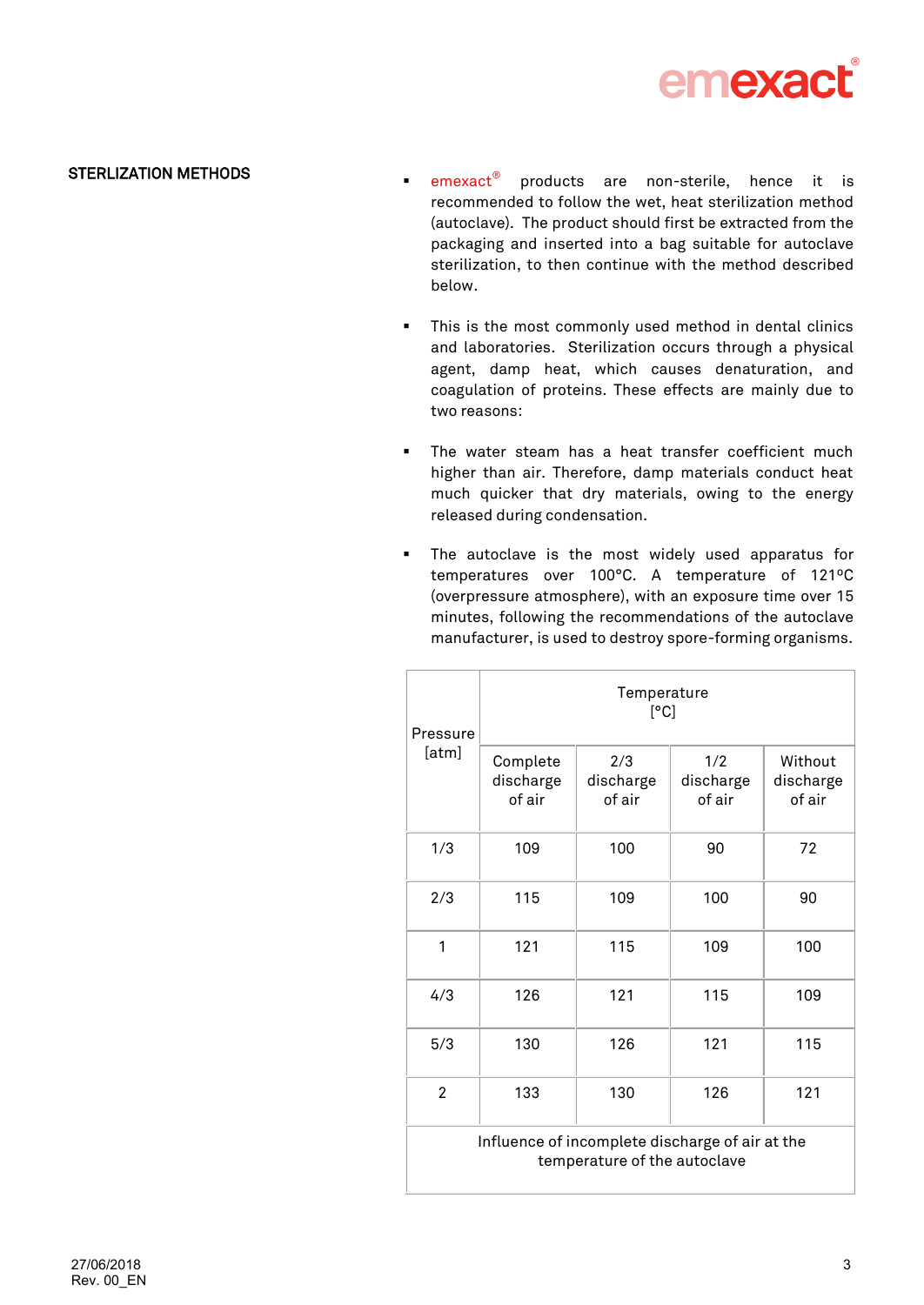# emexact®

### Advantages

- Quick heating and penetration
- Quick destruction of bacteria and spores
- **Leaves no toxic residues**
- **Low deterioration of exposed material**
- **Economical**

### Disadvantages

- Solutions which form emulsions with water cannot be sterilized
- **Corrosive on certain metal instruments**

### SYMBOLOGY AND DESCRIPTION

| <b>Symbol</b> | <b>Description</b>                                                                                                                            |  |  |
|---------------|-----------------------------------------------------------------------------------------------------------------------------------------------|--|--|
|               | Date of manufacture                                                                                                                           |  |  |
|               | Date of Expiry                                                                                                                                |  |  |
|               | Single use. Do not reuse                                                                                                                      |  |  |
| LOT           | <b>Batch Number</b>                                                                                                                           |  |  |
| REF           | Product reference                                                                                                                             |  |  |
|               | Attention! See instructions for use                                                                                                           |  |  |
|               | Details of the manufacture                                                                                                                    |  |  |
| NON<br>TERI   | Non-sterile product                                                                                                                           |  |  |
| 0000          | marking, including<br>CE to the control of the control.<br>MDD<br>the<br>identification number of the Notified<br>Body which granted approval |  |  |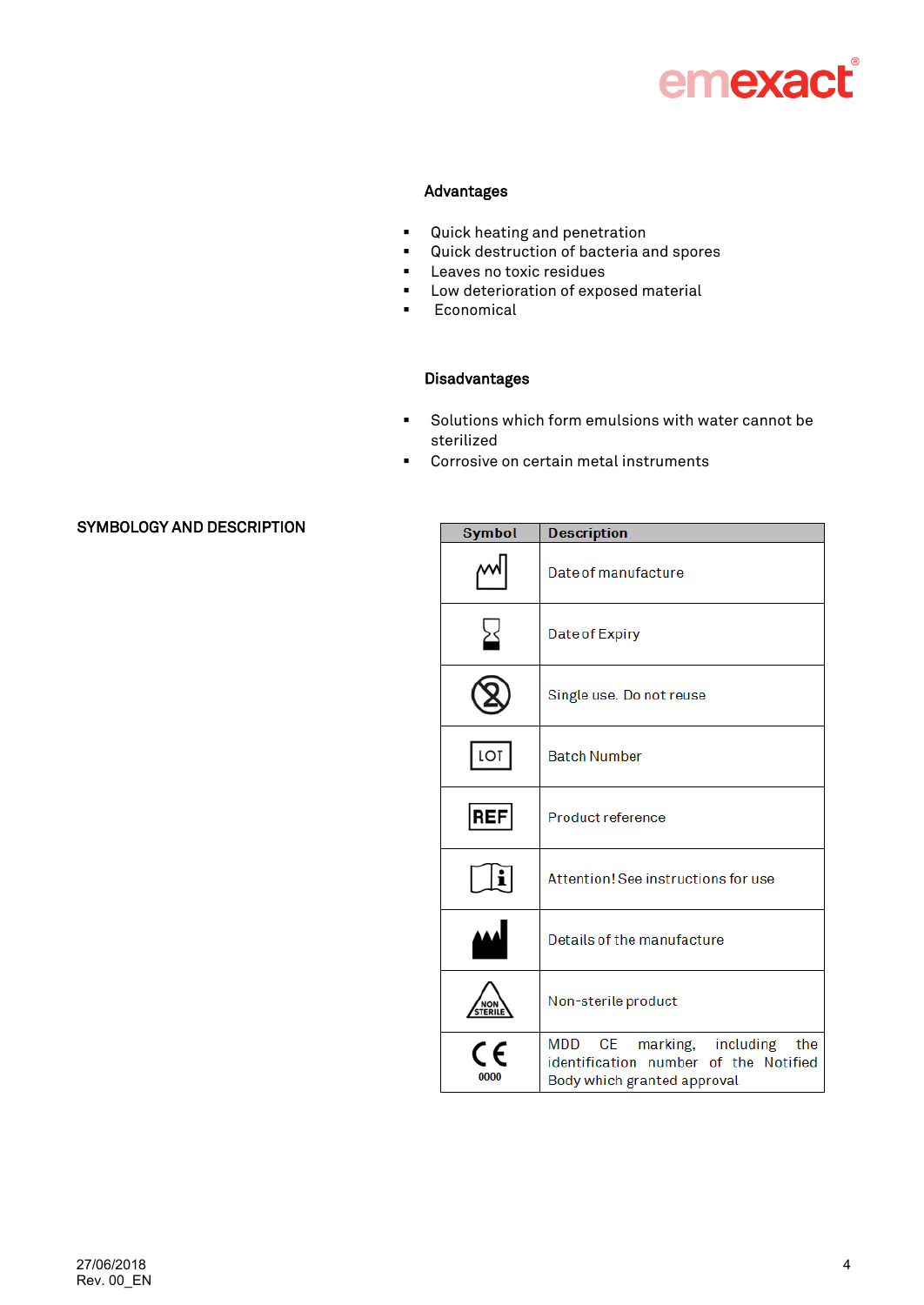

- PRECAUTION **EXECAUTION EXECAUTION EXECAUTION EXECUTION EXECUTION EXECUTION** health professionals (Doctors and Dentists). Safety and efficiency of supplied emexact<sup>®</sup> products, both screws, abutments and other surgical and prosthetic dental accessories are only guaranteed when they are used by qualified professionals.
	- Qualified health professionals (Doctors and Dentists) are recommended to regularly check for possible changes in the functioning of the product every 6 months.
	- **Exm**exact<sup>®</sup> products are for single use before the expiry date, as indicated on the label. If the product is withdrawn from the patient, it should be disposed of, as it could have been in contact with biological materials of the patient (blood, tissue, etc.), and traces of these could pass to another patient, if it is reused without proper cleaning and disinfection.
	- All components of the system have been designed and manufactured for a specific purpose, and are therefore fully adapted. They should not modify or replace any component for an instrument or product from another manufacturer, even if it is the same size or similar to the original product, or if it is exactly the same.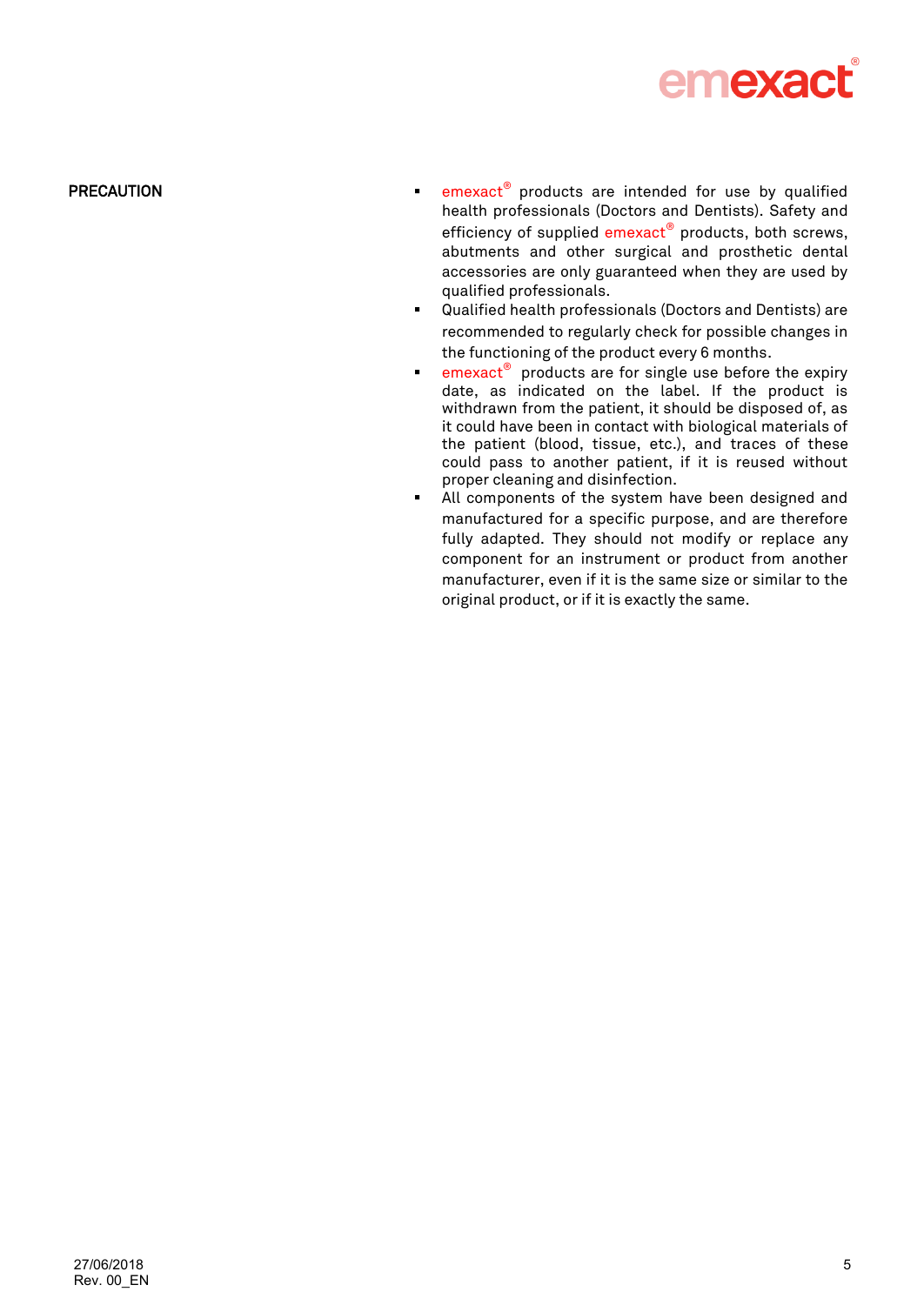

- Materials used by other manufacturers, the possible structural changes owing to the use of other products and/or the contamination of materials, and even minimum differences or inaccurate adjustments between the drill bit and the screw, or similar, could be a risk for the patient, users and third parties.
- Although the drill bit can be passed at the same time to the monocortical and to the bone, where the graft is to be held, it is recommended to first pass the drill bit to the monocortical outside the mouth, and then take it to the receiving bone and pass the drill bit to the bone.
- Spiral drill bits: it is recommended to drill at a maximum of 1,000 revolutions per minute, to avoid the bone from overheating. Spiral drill bits can be used a maximum of 10 times.
- Owing to the fact that the absolute stability of the monocortical is a critical aspect to the success of the bone regeneration process:
	- to select the width of the screw, the thickness of the monocortical should be considered: small, fine 1 mm screws; large, thick 1.2 mm. screws.
	- for the length, the thickness of themonocortical should be considered, along with the mm needed to be regenerated (width and height) and the deceleration depth of the receiving bone.
- **The screwdriver corresponding to the size of the system** should be used. Make sure that the connection between the screwdriver and the screw head is in exact vertical alignment. There is a greater risk of damage to the screw and the screwdriver tip if this is not done. Although the screw is self-tapping, when the screw is turned, take care that there is sufficient axial force between the tip of the screwdriver and the screw. However, this axial force should not exceed a certain limit to avoid damaging the bone structure.